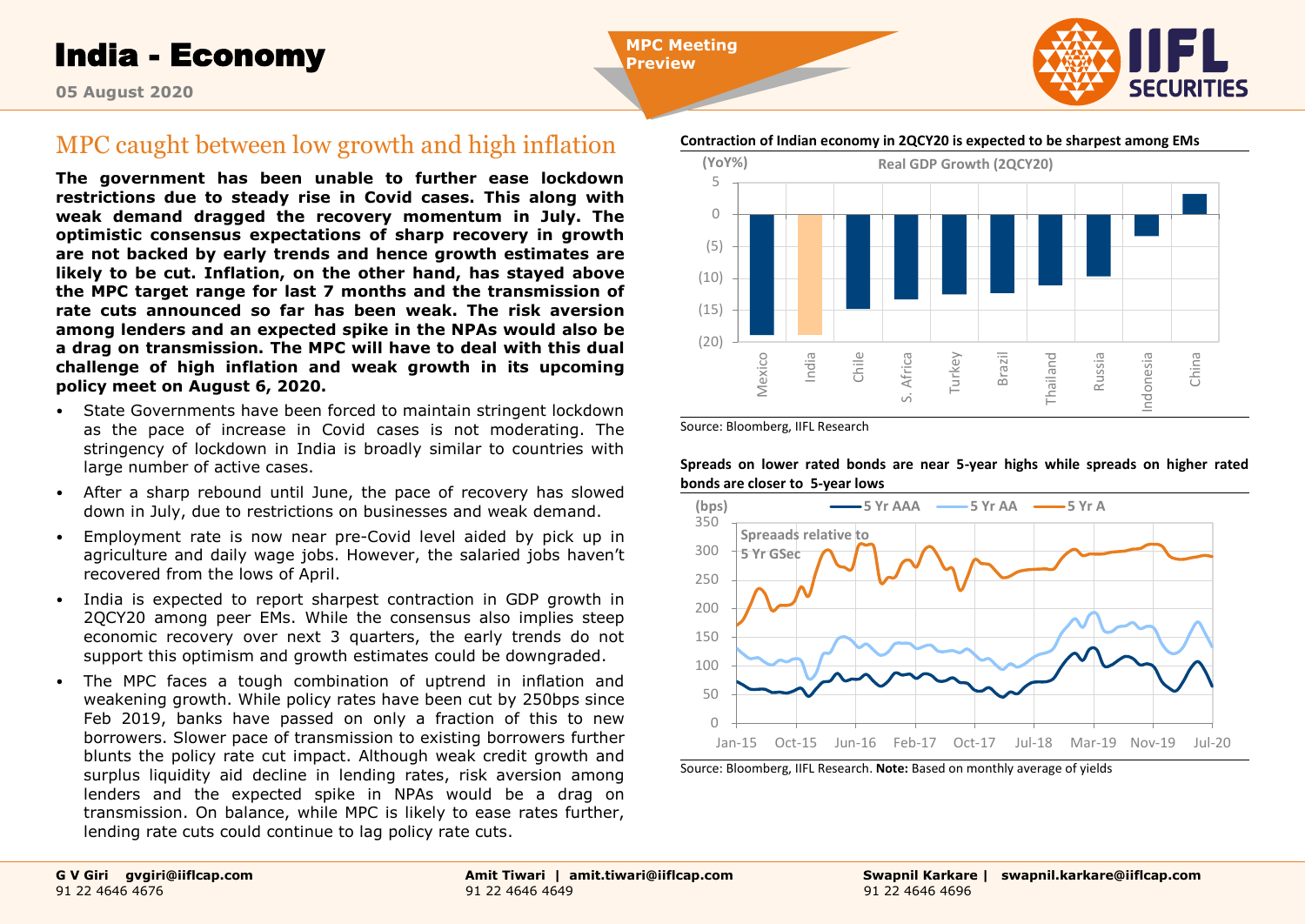

# Stringent lockdown persists

### **Figure 1: The pace of rise in Covid cases did not moderate in July**



Source: https://ourworldindata.org/, IIFL Research

### **Figure 2: Covid cases in India are rising at a faster pace compared with other countries**



Source: https://ourworldindata.org/, IIFL Research. **Note:** The selected countries account for nearly two-thirds of active and total Covid cases.

**Figure 3: The lockdown stringency hasn't eased in India after some relaxations in May and June**



Source: University of Oxford Coronavirus Government Response Tracker, IIFL Research **Note:** The selected countries account for nearly two-thirds of active and total Covid cases.

**Figure 4: India's lockdown stringency is broadly similar to countries with high number of active cases**



Source: University of Oxford Coronavirus Government Response Tracker, IIFL Research **Note:** The selected countries account for nearly two-thirds of active and total Covid cases.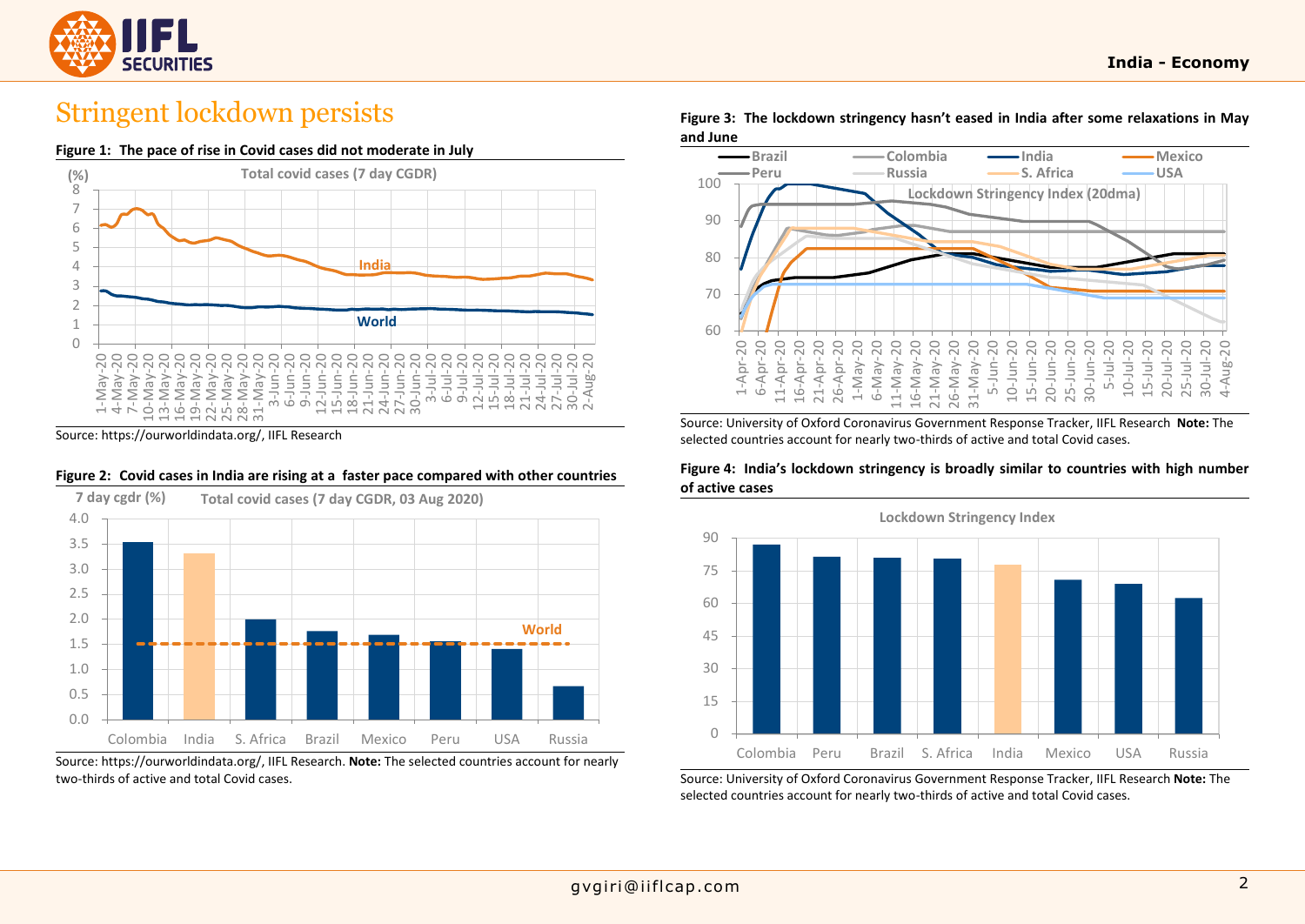

# Plateauing mobility



Sources: Google mobility report, IIFL Research.



### **Figure 6: Workplace activity has actually declined slightly in July**

Sources: Google mobility report, IIFL Research.



#### **Figure 7: Retail & recreation activity has actually dropped in many states**

Sources: Google mobility report, IIFL Research. Based on average of last week of June and July 2020

#### **Figure 8: Workplace activity has improved in very few states**



Sources: Google mobility report, IIFL Research. Based on average of last week of June and July 2020.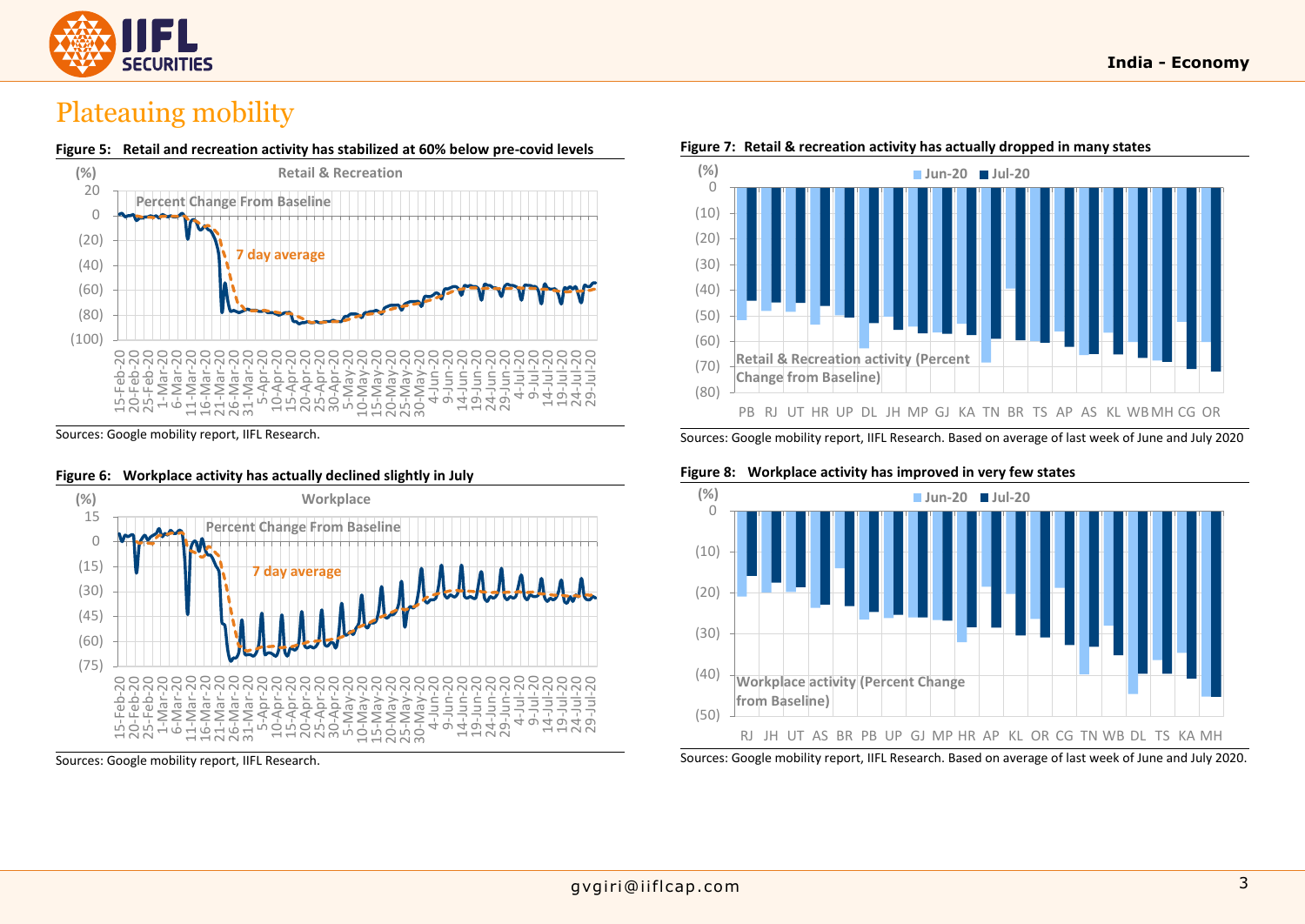

# Economic activity stagnating below pre-covid levels



**Figure 9: Customs collection in July-20 improved to ~85% of July-19 levels…**

Source: CBEC, IIFL Research. \*Includes only locations with Electronic Data Interchange (EDI)



#### **Figure 10:GST collections moderated in July**

Source: PIB, IIFL Research

### **Figure 11:E-way bills generation has not improved in July**



Source: CEIC, IIFL Research. Avg bills generated in FY20 calculated using total E-way bills generated in FY20 divided by 52.

# **Figure 12:Rail freight traffic has stagnated ~10% below FY20 average**



Source: PPAC, PIB, IIFL Research. **Note:** \*July data extrapolated based on traffic of 20 days in July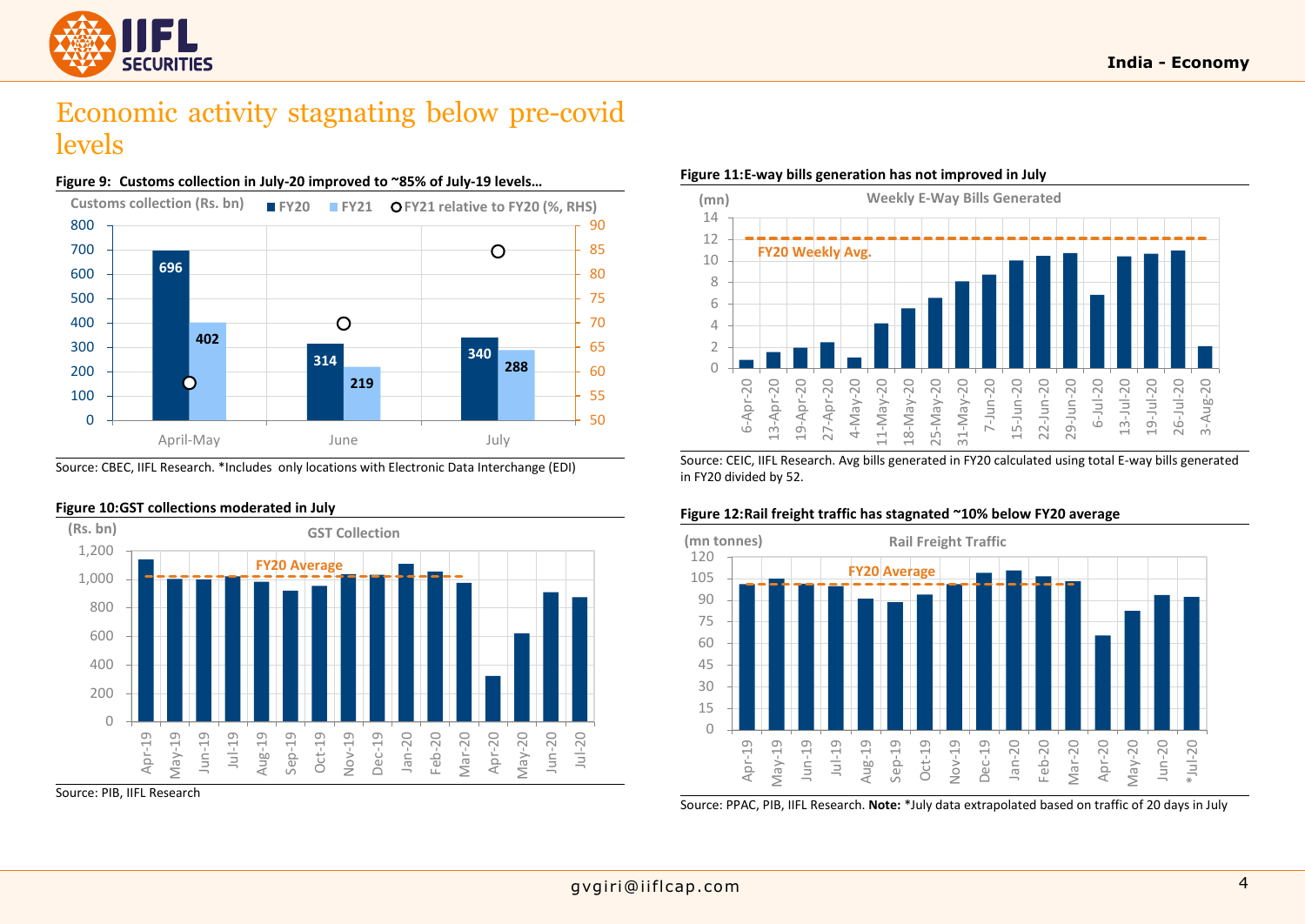

# Farm and daily wage jobs drive improvement in employment



Source: CMIE., IIFL Research



**Figure 14:However the gap between rural and urban employment has widened…**

#### **Figure 15: …as agri and daily wage jobs drove the recovery…**



Source: CMIE., IIFL Research



#### **Figure 16: …However salaried jobs remain near the lows of April**

Source: CMIE., IIFL Research

Source: CMIE., IIFL Research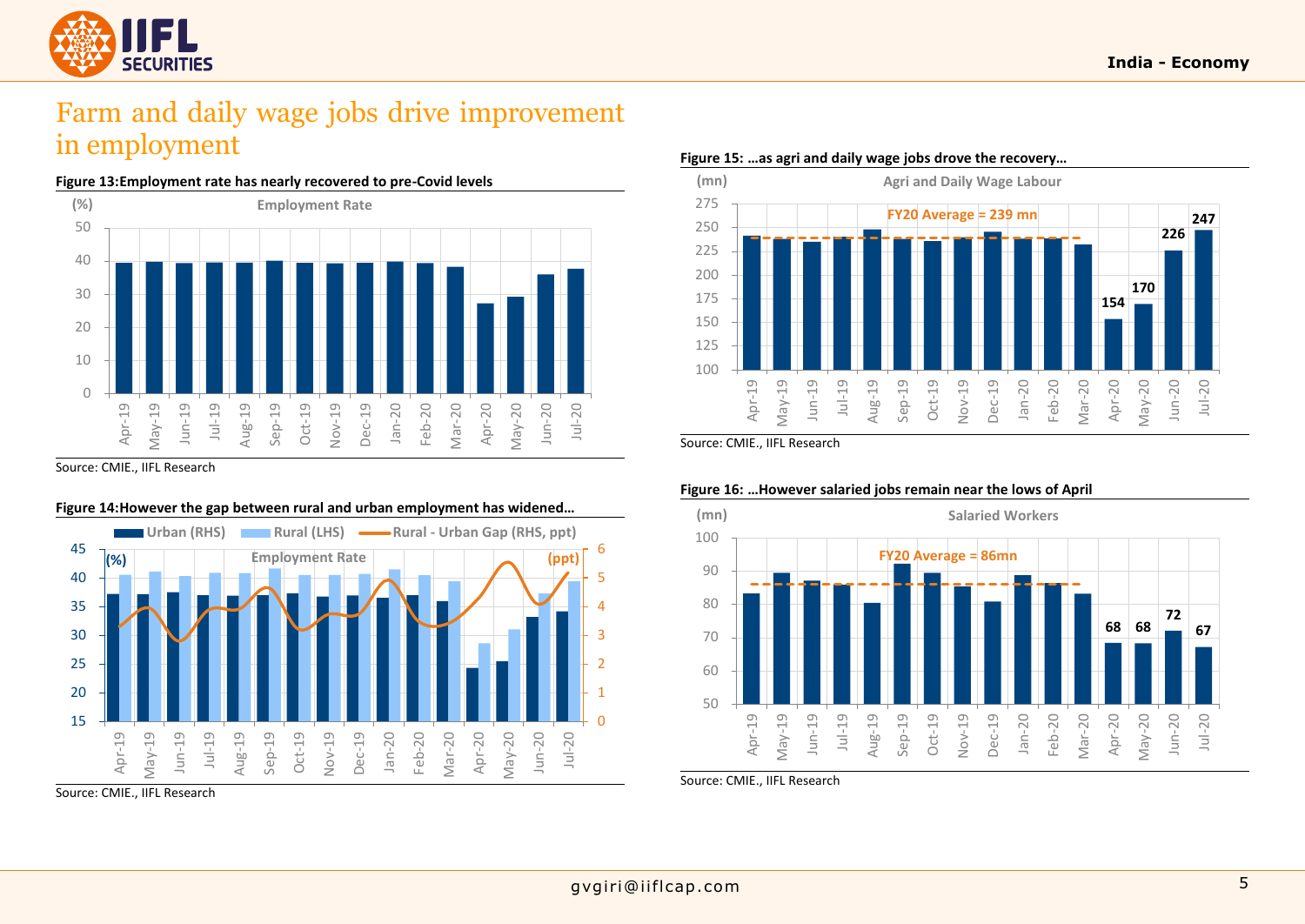

# Expectations of sharp rebound for India

**Figure 17: Among countries with large number of active cases only Russia and Brazil have higher workplace activity relative to India**



#### **Figure 18: Recovery of exports from India has been weaker than several EMs**



Source: WTO, Media releases, IIFL Research. Peer EMs based on countries that have data on June 2020 exports

## **Figure 19: Contraction of Indian economy in 2QCY20 is expected to be the most severe among EMs …**



Source: Bloomberg, IIFL Research.



### **Figure 20:…However the consensus is also implying a sharp rebound over the next three quarters.**

Source: Bloomberg, IIFL Research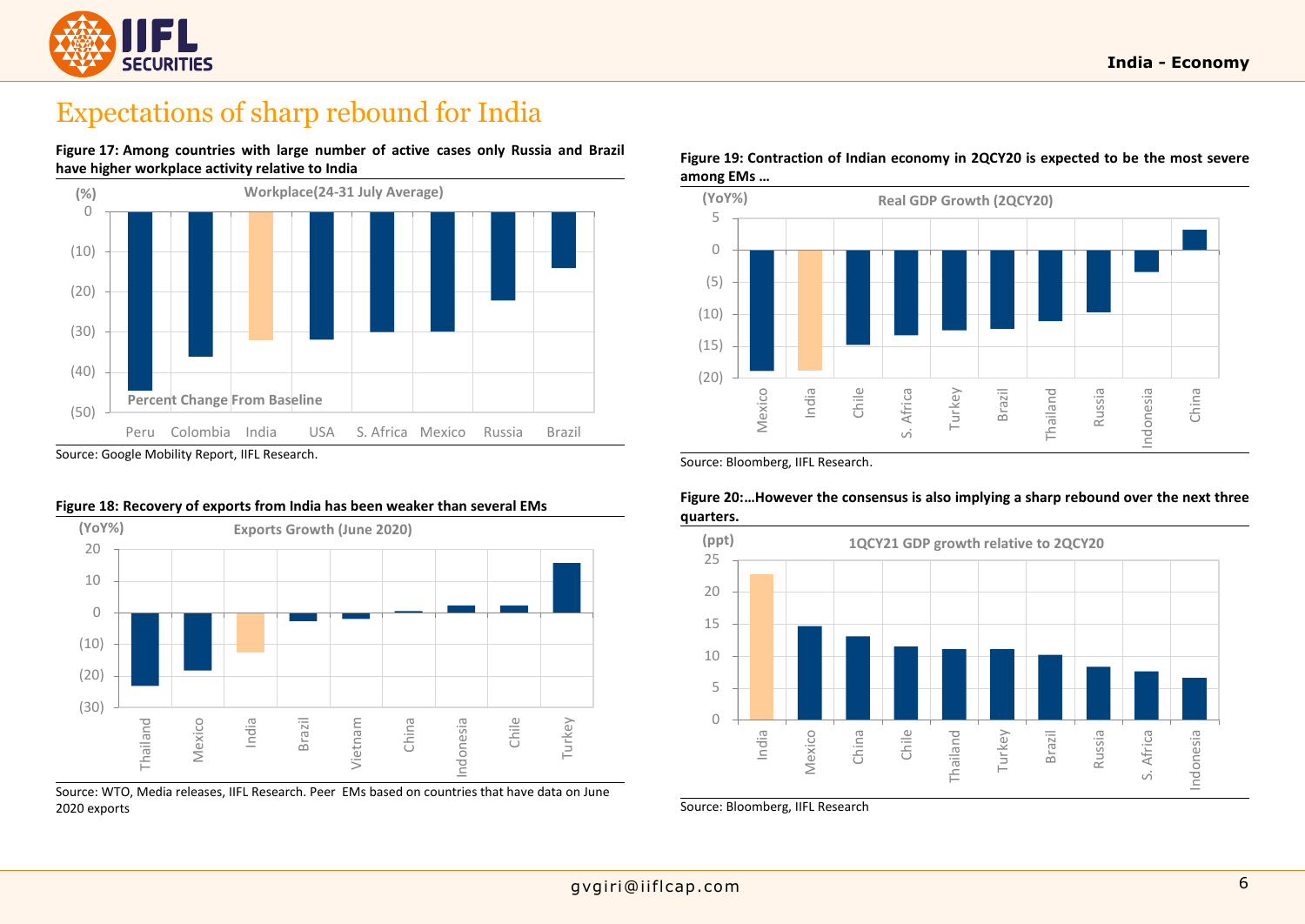

# Transmission remains weak



Source: CEIC, IIFL Research **Note**: \*Weighted Average Lending Rate on fresh INR loans





#### **Figure 23: Transmission of rate cuts is slower for existing borrowers**

Source: RBI, IIFL Research.





Source: Bloomberg, IIFL Research. **Note:** Based on monthly average of yields

Source: CEIC, RBI, IIFL Research. **Note:** Weighted average lending rate on fresh rupee loans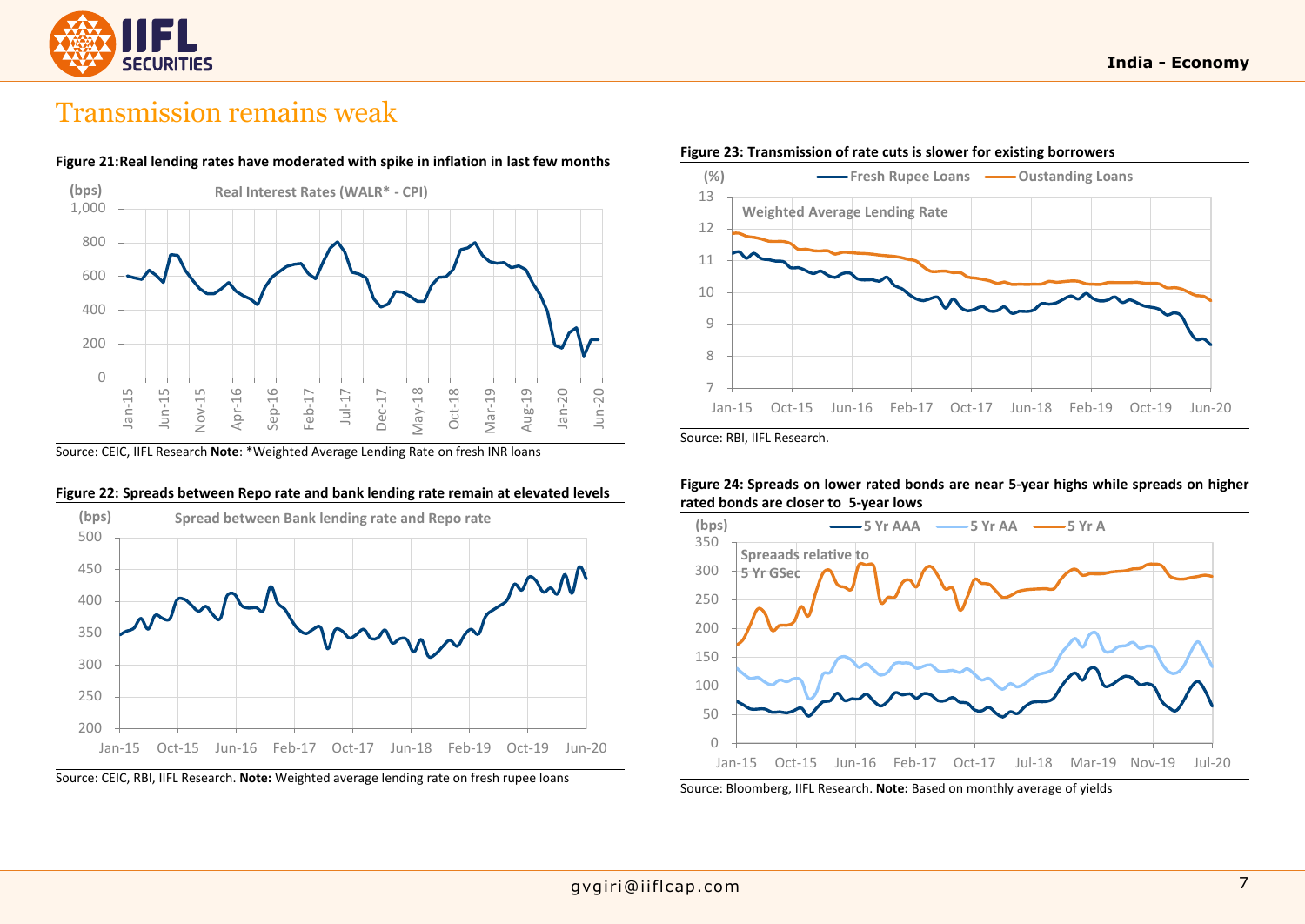

# Risk aversion and NPA burden could impede transmission

### **Figure 25:PSU bank lending to higher rated borrowers reflects the risk aversion among PSU bankers**



Source: CEIC, RBI, IIFL Research.

# **Figure 26: Bank NPAs are projected to jump by ~4-6ppt of advances**



Source: RBI, IIFL Research.

#### **Figure 27: CPI has been above the upper band of MPC target range since Dec-19**



Source: CEIC, IIFL Research.



## **Figure 28:The stickier components of food and core inflation are driving the acceleration in inflation**

Source: CEIC, IIFL Research.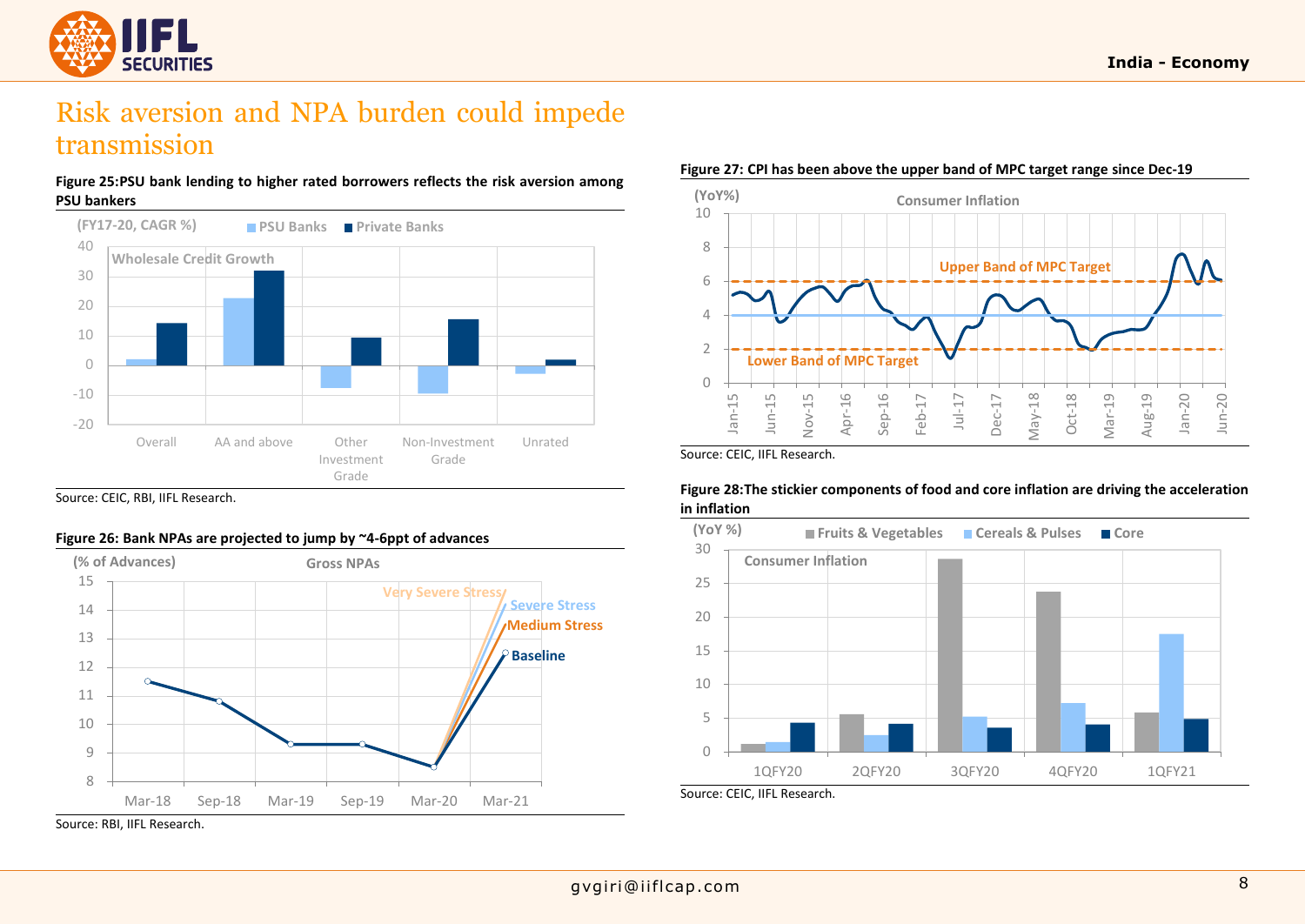

#### **Disclosure : Published in 2020, © IIFL Securities Limited (Formerly 'India Infoline Limited') 2020**

India Infoline Group (hereinafter referred as IIFL) is engaged in diversified financial services business including equity broking, DP services, merchant banking, portfolio management services, distribution of Mutual Fund, insurance products and other investment products and also loans and finance business. India Infoline Ltd ("hereinafter referred as IIL") is a part of the IIFL and is a member of the National Stock Exchange of India Limited ("NSE") and the BSE Limited ("BSE"). IIL is also a Depository Participant registered with NSDL & CDSL, a SEBI registered merchant banker and a SEBI registered portfolio manager. IIL is a large broking house catering to retail, HNI and institutional clients. It operates through its branches and authorised persons and sub-brokers spread across the country and the clients are provided online trading through internet and offline trading through branches and Customer Care.

- This research report ("Report") is for the personal information of the authorized recipient(s) and is not for public distribution and should not be reproduced or redistributed to any other person or in any form without III's prior permission. The information provided in the Report is from publicly available data, which we believe, are reliable, While reasonable endeavors have been made to present reliable data in the Report so far as it relates to current and historical information, but IIL does not quarantee the accuracy or completeness of the data in the Report. Accordingly, IIL or any of its connected persons including its directors or subsidiaries or associates or employees shall not be in any way responsible for any loss or damage that may arise to any person from any inadvertent error in the information contained, views and opinions expressed in this publication.
- b) Past performance should not be taken as an indication or quarantee of future performance, and no representation or warranty, express or implied, is made regarding future performance. Information, opinions and estimates contained in this report reflect a judgment of its original date of publication by IIFL and are subject to change without notice. The price, value of and income from any of the securities or financial instruments mentioned in this report can fall as well as rise. The value of securities and financial instruments is subject to exchange rate fluctuation that may have a positive or adverse effect on the price or income of such securities or financial instruments.
- c) The Report also includes analysis and views of our research team. The Report is purely for information purposes and does not construe to be investment recommendation/advice or an offer or solicitation of an offer to buy/sell any securities. The opinions expressed in the Report are our current opinions as of the date of the Report and may be subject to change from time to time without notice. IIL or any persons connected with it do not accept any liability arising from the use of this document.
- d) Investors should not solely rely on the information contained in this Report and must make investment decisions based on their own investment objectives, judgment, risk profile and financial position. The recipients of this Report may take professional advice before acting on this information.
- e) IIL has other business segments / divisions with independent research teams separated by 'Chinese walls' catering to different sets of customers having varying objectives, risk profiles, investment horizon, etc and therefore, may at times have, different and contrary views on stocks, sectors and markets.
- f) This report is not directed or intended for distribution to, or use by, any person or entity who is a citizen or resident of or located in any locality, state, country or other jurisdiction, where such distribution, publication, availability or use would be contrary to local law, regulation or which would subject IIL and its affiliates to any registration or licensing requirement within such jurisdiction. The securities described herein may or may not be eligible for sale in all jurisdictions or to certain category of investors. Persons in whose possession this Report may come are required to inform themselves of and to observe such restrictions.
- g) As IIL along with its associates, are engaged in various financial services business and so might have financial, business or other interests in other entities including the subject company(ies) mentioned in this Report. However, IIL encourages independence in preparation of research report and strives to minimize conflict in preparation of research report. IIL and its associates did not receive any compensation or other benefits from the subject company(jes) mentioned in the Report or from a third party in connection with preparation of the Report. Accordingly, IIL and its associates do not have any material conflict of interest at the time of publication of this Report.
- As IIL and its associates are engaged in various financial services business, it might have:-

(a) received any compensation (except in connection with the preparation of this Report) from the subject company in the past twelve months; (b) managed or co-managed public offering of securities for the subject company in the past twelve months; (c) received any compensation for investment banking or merchant banking or brokerage services from the subject company in the past twelve months; (d) received any compensation for products or services other than investment banking or merchant banking or brokerage services from the subject company in the past twelve months; (e) engaged in market making activity for the subject company.

- i) IIL and its associates collectively do not own (in their proprietary position) 1% or more of the equity securities of the subject company mentioned in the report as of the last day of the month preceding the publication of the research report.
- j) The Research Analyst engaged in preparation of this Report or his/her relative*:-*

(a) does not have any financial interests in the subject company (ies) mentioned in this report; (b) does not own 1% or more of the equity securities of the subject company mentioned in the report as of the last day of the month preceding the publication of the research report; (c) does not have any other material conflict of interest at the time of publication of the research report.

k) The Research Analyst engaged in preparation of this Report:-

(a) has not received any compensation from the subject company in the past twelve months; (b) has not managed or co-managed public offering of securities for the subject company in the past twelve months; (c) has not received any compensation for investment banking or merchant banking or brokerage services from the subject company in the past twelve months; (d) has not received any compensation for products or services other than investment banking or merchant banking or brokerage services from the subject company in the past twelve months; (e) has not received any compensation or other benefits from the subject company or third party in connection with the research report; (f) has not served as an officer, director or employee of the subject company; (g) is not engaged in market making activity for the subject company.

L) IIFLCAP accepts responsibility for the contents of this research report, subject to the terms set out below, to the extent that it is delivered to a U.S. person other than a major U.S. institutional investor. The analyst whose name appears in this research report is not registered or qualified as a research analyst with the Financial Industry Regulatory Authority ("FINRA") and may not be an associated person of IIFLCAP and, therefore, may not be subject to applicable restrictions under FINRA Rules on communications with a subject company, public appearances and trading securities held by a research analyst account.

We submit that no material disciplinary action has been taken on IIL by any regulatory authority impacting Equity Research Analysis.